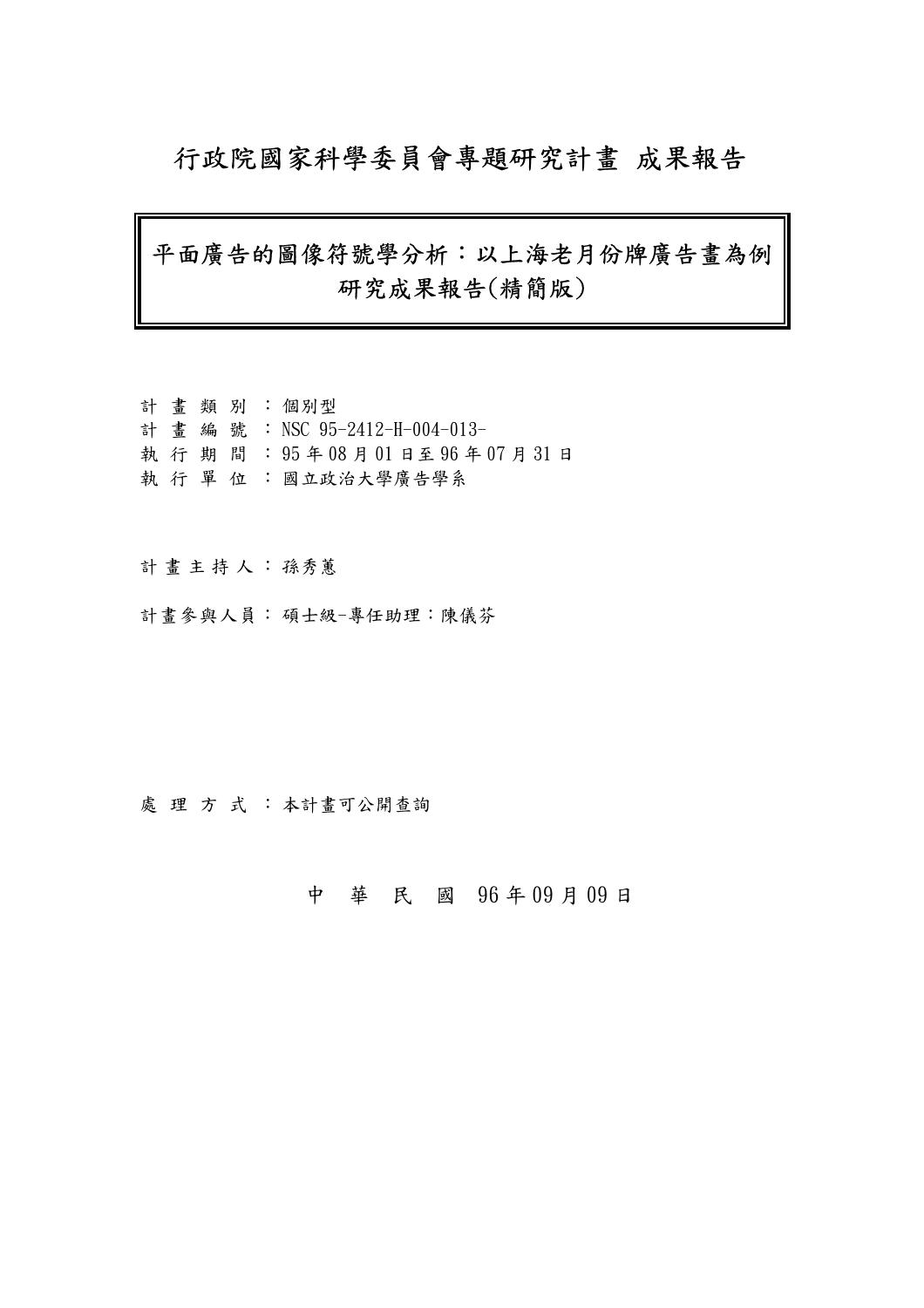### 行政院國家科學委員會補助專題研究計畫成果報告

# 平面廣告的圖像符號學分析:以上海老月份牌廣告畫為

例

- 計畫類別:Ⅴ 個別型計畫 □ │ 整合型計畫 計書編號: NSC 95-2412-H-004-013-執行期間:2006年8月1日至 2007年 7月 31日
- 
- 計畫主持人:孫秀蕙
- 共同主持人:
- 計畫參與人員:陳儀芬

成果報告類型(依經費核定清單規定繳交):V精簡報告 □完整 報告

執行單位:國立政治大學廣告系

中 華 民 國 九 十 六 年 九 月 十 日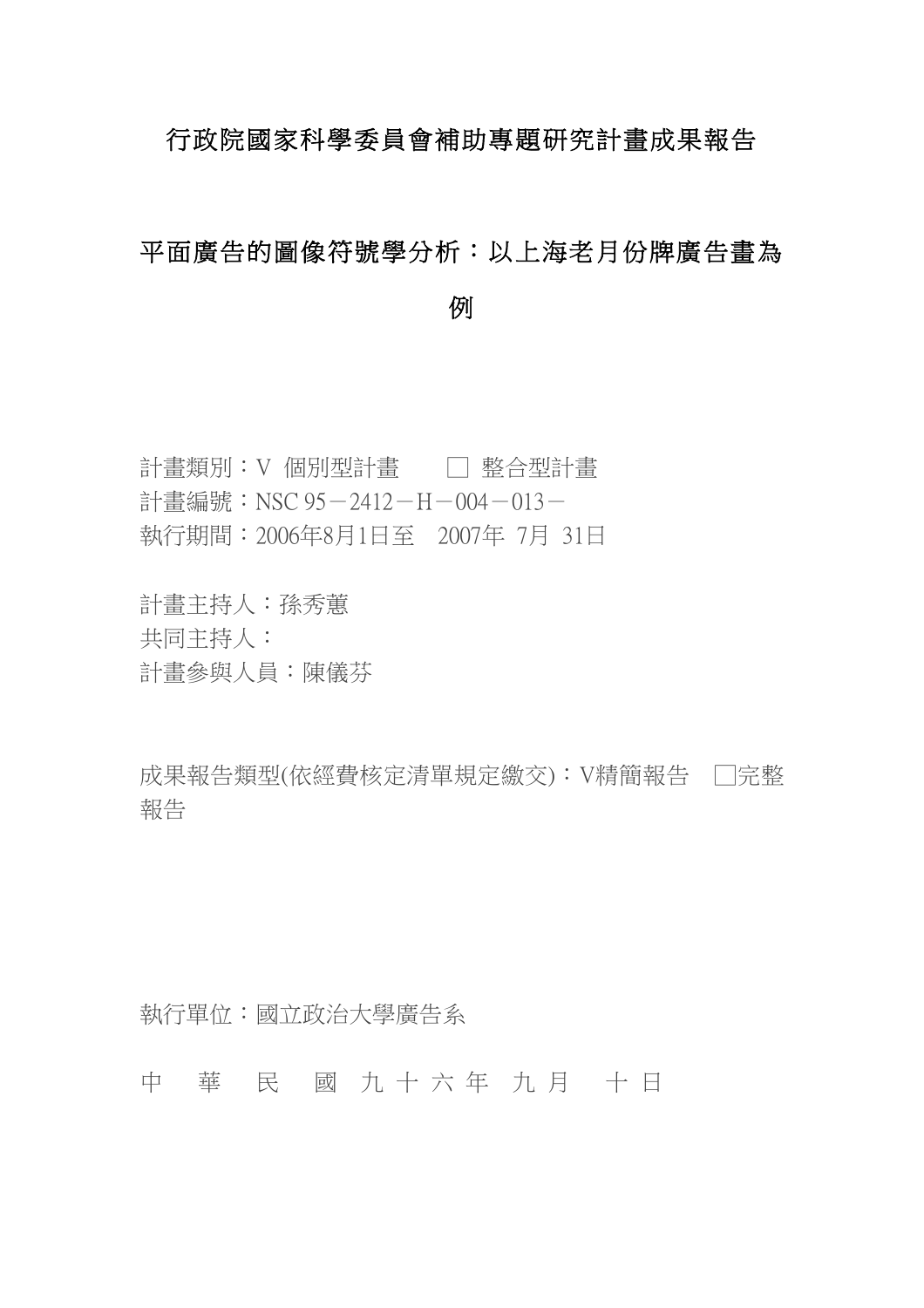本研究以月份牌廣告畫中的「女性」視覺符號為分析主題,探究這樣的符號 使用及運作方式,在當時的社會及文化脈絡下,反映出何種性別形象?從當時上 海的都會特性、廣告主因素、消費者特質來看,月份牌廣告反映了當時處於變動 中的中國社會何種意識型態及價值觀?另外,本研究希望能夠透過詳盡的理論探 討,建構一套適切性(pertinence)較高,也就是能分析圖文兼具的文本之符號學 研究模式。最後,本文希望能提供一個符號學與廣告學門整合及對話的研究範 例,對於文本分析及廣告文化等相關研究論述有所啟示。

本研究提出四個研究問題:

(一)圖文兼具的平面廣告的符號分析原則與研究步驟為何?我們如何建構一套 適切性較高的符號學研究模式?

(二)平面廣告與視覺藝術作品最大不同之處,在其明顯而立即的商業行銷意 圖。因此,當我們在考慮研究模式的適切性時,應如何針對圖文並呈的平面廣告 修正相關的理論與方法?其分析原則與研究步驟應考量哪些要點?

(三)以圖像符號研究模式分析月份牌廣告畫,在廣告畫的表意過程中,它的符 號運作原則為何?如何呈現宣傳效果與說服功能?

(四)月份牌廣告畫在形式與基本構成之呈現,大多使用「女性」圖像作為廣告 之視覺焦點。在月份牌廣告畫盛行時的中國,從市場特性、廣告主因素、消費者 特質來看,月份牌廣告畫反映出何種意識型態與價值觀?

本研究主要發現如左:

本研究修正了Sonesson與Barthes等關於圖像符號研究的論述,提出平面 廣告的符號分析原則,首要在於辨認圖像符號文本特性的四大要點。運 用於「上海月份牌廣告書」分析,則可以下列表說明之:

2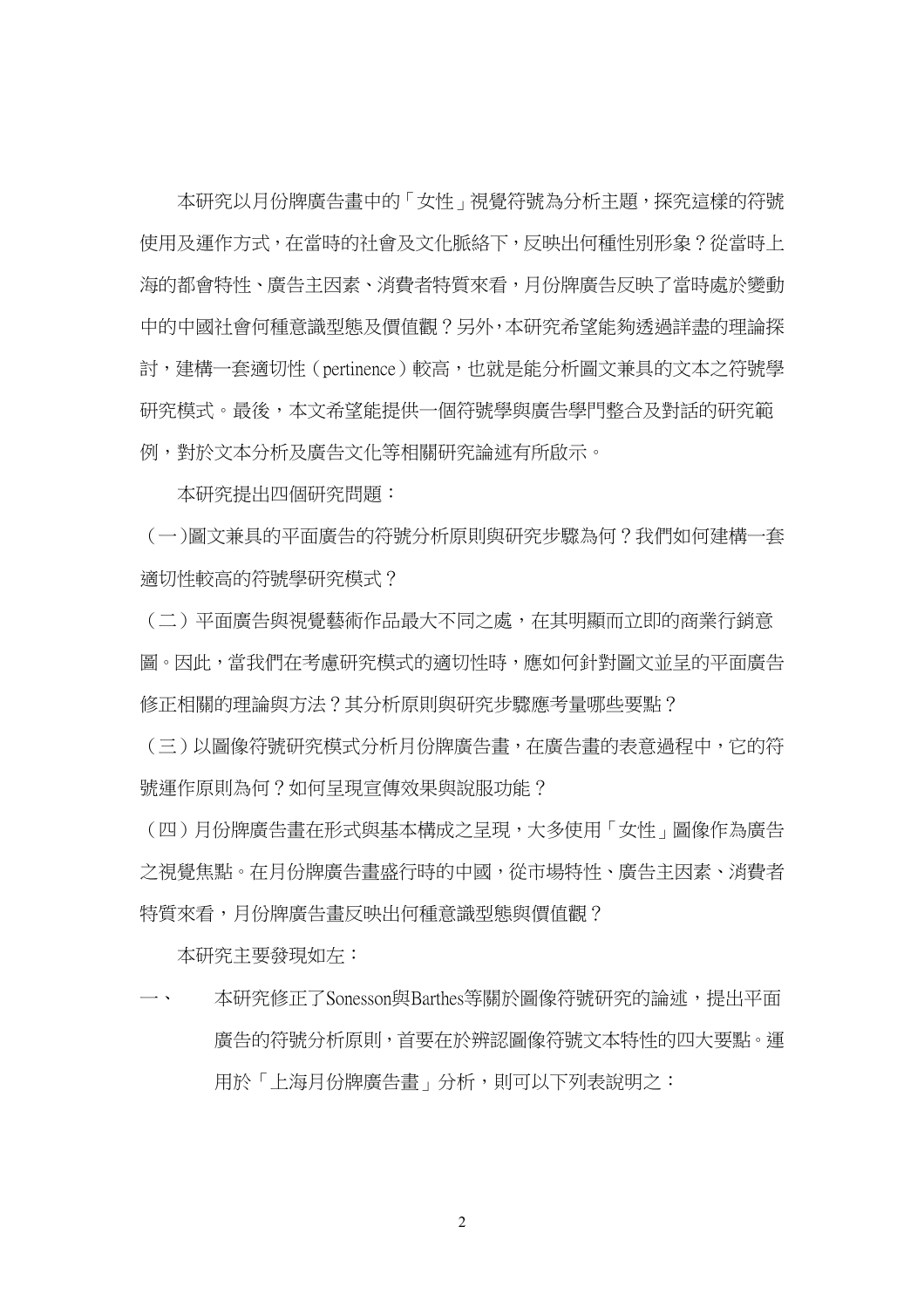| 辨認圖像符號文本特性的四大分 | 分析對象:以一九一〇~三〇年代  |
|----------------|------------------|
| 析原則:           | 「上海月份牌廣告畫」為例     |
| 符碼的形式          | 1. 以「女性」為視覺核心的寫實 |
|                | 彩色繪圖             |
|                | 2. 中文字與西文字並列     |
| 傳播目的           | 廣告、行銷、宣傳         |
| 傳播媒介           | 平面廣告海報           |
| 文本圖構           | 圖像(意義)被文字框架(限制)  |
|                | 住                |

接下來的分析步驟,則依照上述原則,找出廣告的文本特性,定義出該類文本的 符號結構特質,確認最重要的表意單位,以及彼此之間的表意結構關係。最後, 針對表意符號單位,進行意義分析,並與當時的社會文化脈絡相結合,揭示其深 層意涵。

二、 欲分析圖文並呈的平面廣告文本,不應斷然切割「圖像符號學」與「語 言符號學」的方法取徑。除了提出辨認圖像符號文本特性的四大要點之外,本研 究特別強調第四點「文本圖構」(texture)概念的重要性,主張月份牌廣告畫的 分析重點在於圖像文本(包含圖文並置類)中用以產生意義的構圖方式:亦即圖 像(意義)被文字框架(限制)。依照「文本圖構」的分析原則,由於月份牌廣 告畫多以「女性」圖像作為視覺核心,因此視覺符號呈現就是「被框架的女性意 象」。「框架」與「女性意象」遂成為兩個最重要的表意符號單位。

三、 月份牌廣告畫如何透過符號運作而達成宣傳效果?「女性意象」自然是 最主要的訴求。不過,從「高級妓女」到女演員所扮演的「摩登都會女性」,從 封建社會邁向資本主義化,從傳統邁向西方的現代化,在一九一○~一九三○年 代的廣告畫中,女性形象經歷了多次轉變,而這也代表大眾的口味和喜好轉型。 早期扮演社會名流,在通俗小報中製造話題的高級妓女,在五四運動之後光環不

3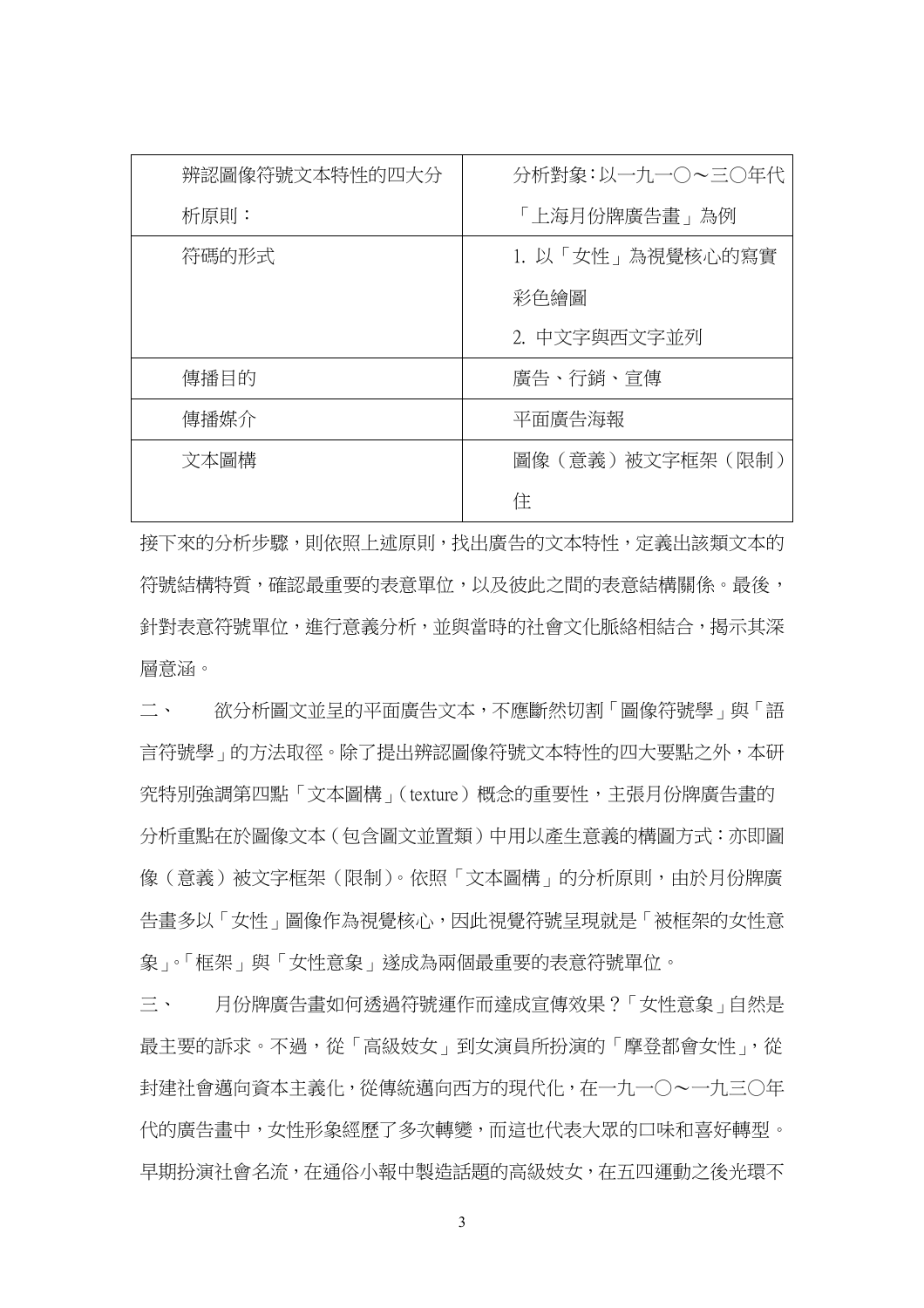再,從廣告畫中退席,取而代之的模特兒是新一波流行文化的象徵:電影演員。 從圖像符號學的角度來看,月份牌廣告畫最主要的說服效用,在於結合在上海都 會中,受到大眾歡迎的符號。而這些符號,無論是女性形象、服飾、配件、擺設 等,都與當時的流行文化同步。

四、 伴隨西方強權,侵入中國的資本主義/意識型態,弔詭地提升了一九一 ○~一九三○年代中國女性的能見度與地位。當時中國上海的「女性」,無論是 實質(妓女)或符號(通俗小報、電影、廣告與畫報)上被消費,均為事實。但 是,女性角色一面倒地出現於廣告中,並不意味著該女性必然為物化或被消費的 犧牲者。我們必須回到當時複雜的文化及社會脈絡來加以解釋。西方資本主義的 力量加上五四運動之後的文化論述,賦予了廣告中的「女性」不同的解釋意義。 從月份牌廣告特殊的文本圖構中,我們觀察到:女性圖像雖然被框架,但「她」 並非產品廣告的附庸,而是海報的視覺核心與主角。廣告畫的「她」,被賦予了 一個令人稱羨的美好象徵意涵。廣告中的「女性」並不如同Goffman、Buker或Page 等西方學者所述,只是一個滿足男性凝視(male gaze)的慾望客體而已。「她」 的形象指涉早已溢出框架,代表的是當時的消費者對於美好未來的憧憬,而這個 「美好未來」,則需诱過健康、有良好教養、獨立自主的女性來實踐。

#### 研究計畫成果自評:

由洋商所引進的廣告畫已不單純扮演促銷產品的作用,月份牌廣告畫所展示 的女性形象,標示了中國邁向現代化過程中新話語的開始 (李歐梵, 2000)。這 樣的新話語挑戰了封建社會中男尊女卑、「女子無才便是德」的價值觀,革命性 地改變了「女性」被衡量的方式。本研究發現,月份牌廣告畫中的女性角色,以 及其指涉的獨特意涵,並非「物化」女性一說可輕易解釋、涵蓋。相反地,與都 會流行文化同步的廣告畫,正曇花一現地記錄了中國女性地位提升的輝煌歷史。 於今看來,「上海月份牌廣告畫」不但是有價藝術收藏品,以圖像符號研究的角 度觀之,它更是研究中國一九一○~一九三○年代女性形象與地位最重要的文本

4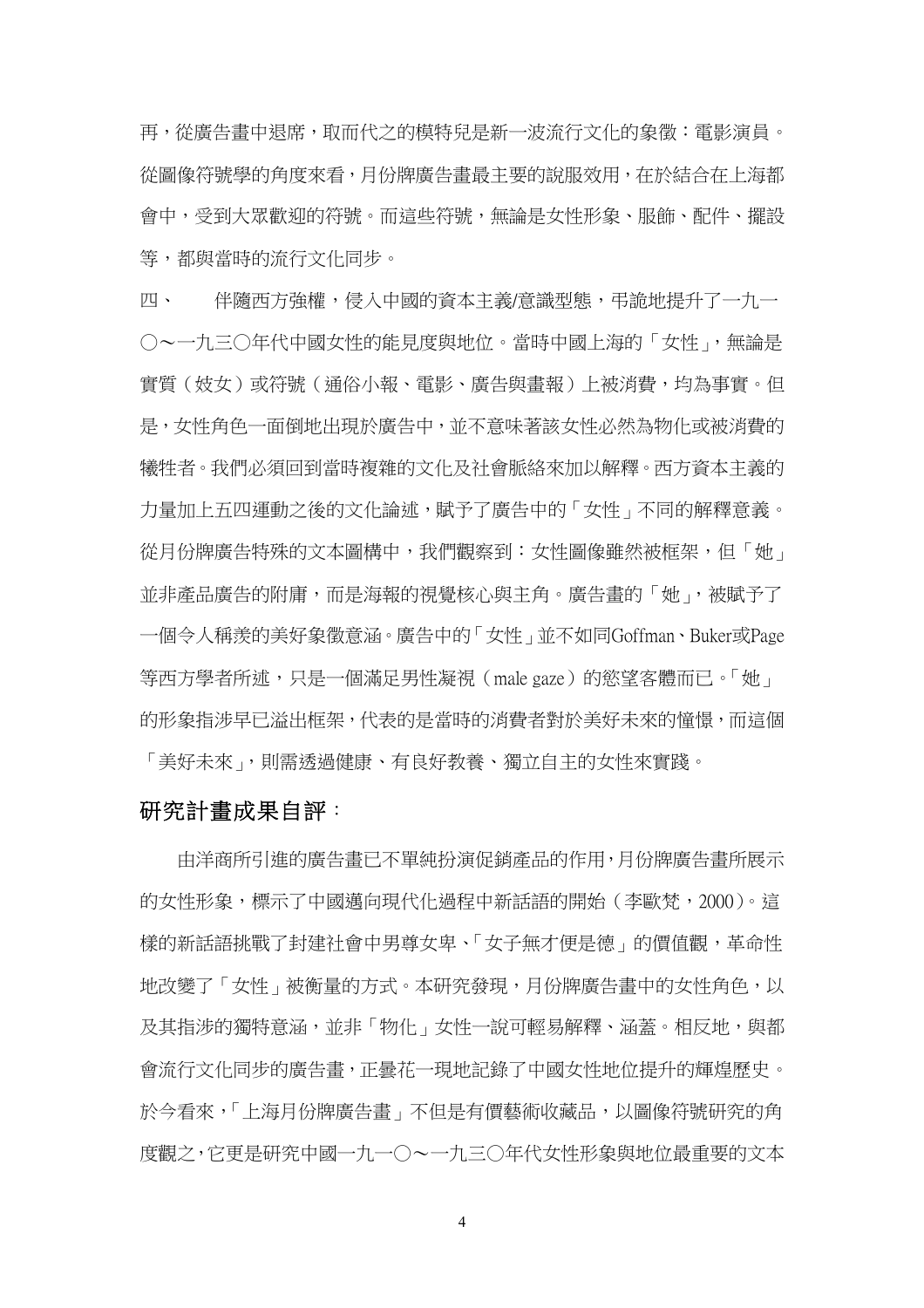本研究計畫目前已經改寫為正式研究論文,並投稿至政治大學廣告系舉辦之 「第十五屆廣告暨公共關係學術與實務研討會」。英文論文撰稿工作也正進行 中,擬投稿至明年舉行之國際傳播年會,未來將會選擇合適英文期刊發表。

#### 參考書目

上海婦女志編纂委員會(2000)。《上海婦女志》。上海: 上海社會科學院 出版社 。

王怡文(1997)。《中國月份牌美女海報圖像研究》。台南:成功大學藝術研究所 碩士論文。

王受之(1994)。〈大陸月份牌年畫的發展和衰落〉,《聯合文學》,10:3:129-144。 衣若芬(2005)。〈「出塞」或「歸漢」--王昭君與蔡文姬圖像的重疊與交錯〉,《婦

研縱橫》,74:1-16。

- 李天保(2003)。《上海流行文化變遷研究—以服裝、電影為例》。政治大學中山 人文社會科學研究所碩士論文。
- 李歐梵(2000)。《上海摩登:一種新都市文化在中國 1930-1945》。香港:Oxford University Press。
- 阮慧敏(2002)。《一九四九年以前上海地區月份牌所反映的市民品味》。台北藝 術大學美術史研究所碩士論文。
- 沈淑綺(1999)。《中國「月份牌」美女海報(1896-1945)之研究》。台南藝術學 院藝術史與藝術評論研究所。
- 沈淑綺(2005)。〈從性的觀點探討中國「月份牌廣告畫」美女圖像〉,《現代美術 學報》,9:25-49。
- 卓伯棠(1993)。〈月份牌畫的沿革—中國商品海報1900-1940〉,《聯合文學》,10: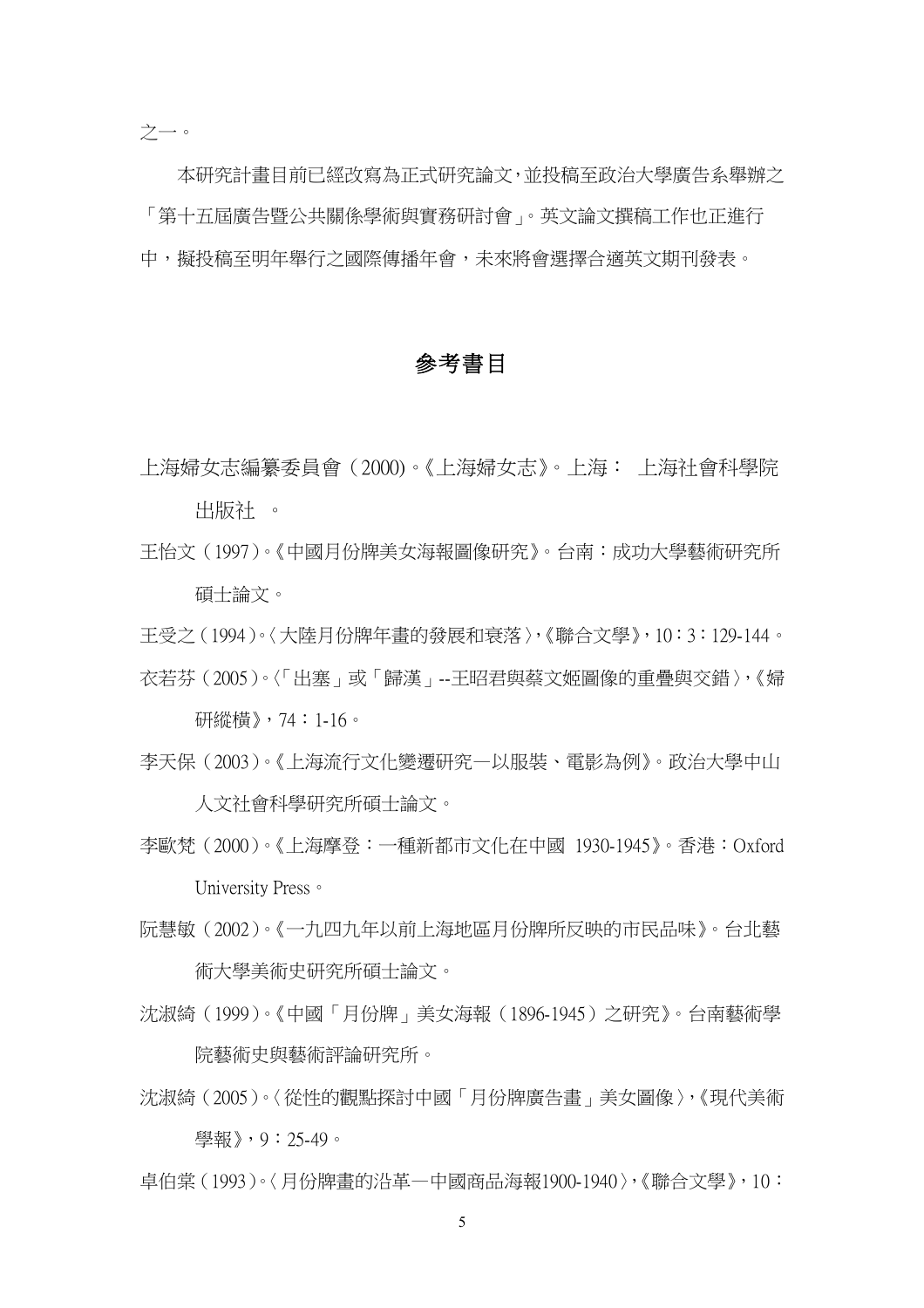7:93-105。

吳友如、張志瀛、金蟾香、符節、田子琳、馬子明(2005)。《清末浮世繪:〈點 石齋畫報〉精選集》。台北:遠流。

吳相湘(1998)。〈民國初年美術月份牌的史料價值〉,《傳記文學》,72:1:61-72。 吳昊、卓伯棠、黃英、盧婉雯(1994)。《都會摩登—月份牌:1910's~1930's》。

香港:三聯書店。

孫秀蕙(2003)。〈「鼓勵性別解放」或「與資本主義共謀」?反思《中國近代廣 告文化》提出的廣告效用問題〉,《廣告學研究》,20: 139-141。

孫秀蕙(2005a)。〈符號、敘事結構與公共關係中的「說服」:以九一一事件布希 演講稿為例〉,《關係管理研究》,1:115-159。

孫秀蕙(2005b)。〈初探網路謠言中「女性」符號運作,以東森新聞台「網路追 追追」為例〉,《廣告學研究》,24:1-29。

許敏(1998)。〈士‧倡‧優—晚清上海社會生活一瞥〉,汪暉、余國良(編)《上

海:城市、社會與文化》,頁113-126。香港:中文大學出版社。

陳青佩(2004)。《城市與女人:三○年代都市文學中的女性想像》。東海大學中

文研究所碩士論文。

張燕風(1994)。《老月份牌廣告》。台北:漢聲雜誌。

葉曉青(1998)〈點石齋畫報中的上海平民文化〉,汪暉、余國良(編)《上海:

城市、社會與文化》,頁133-149。香港:中文大學出版社。

趙琛(2002)。《中國近代廣告文化》。台北:大計文化事業。

劉芳如,張華芝(2003)。《群芳譜—女性的形象與才藝》。台北:國立故宮博物 院。

薛理勇(1996)。《上海妓女史》。香港:海峰出版社。

馮建三(1992)。《廣告的符碼》。台北:遠流。(原書:Jhally, S.[1987]. The Codes of Advertising: Fetishism and the Political Economy of Meaning in the Consumer Society. New York: St. Martin's Press.)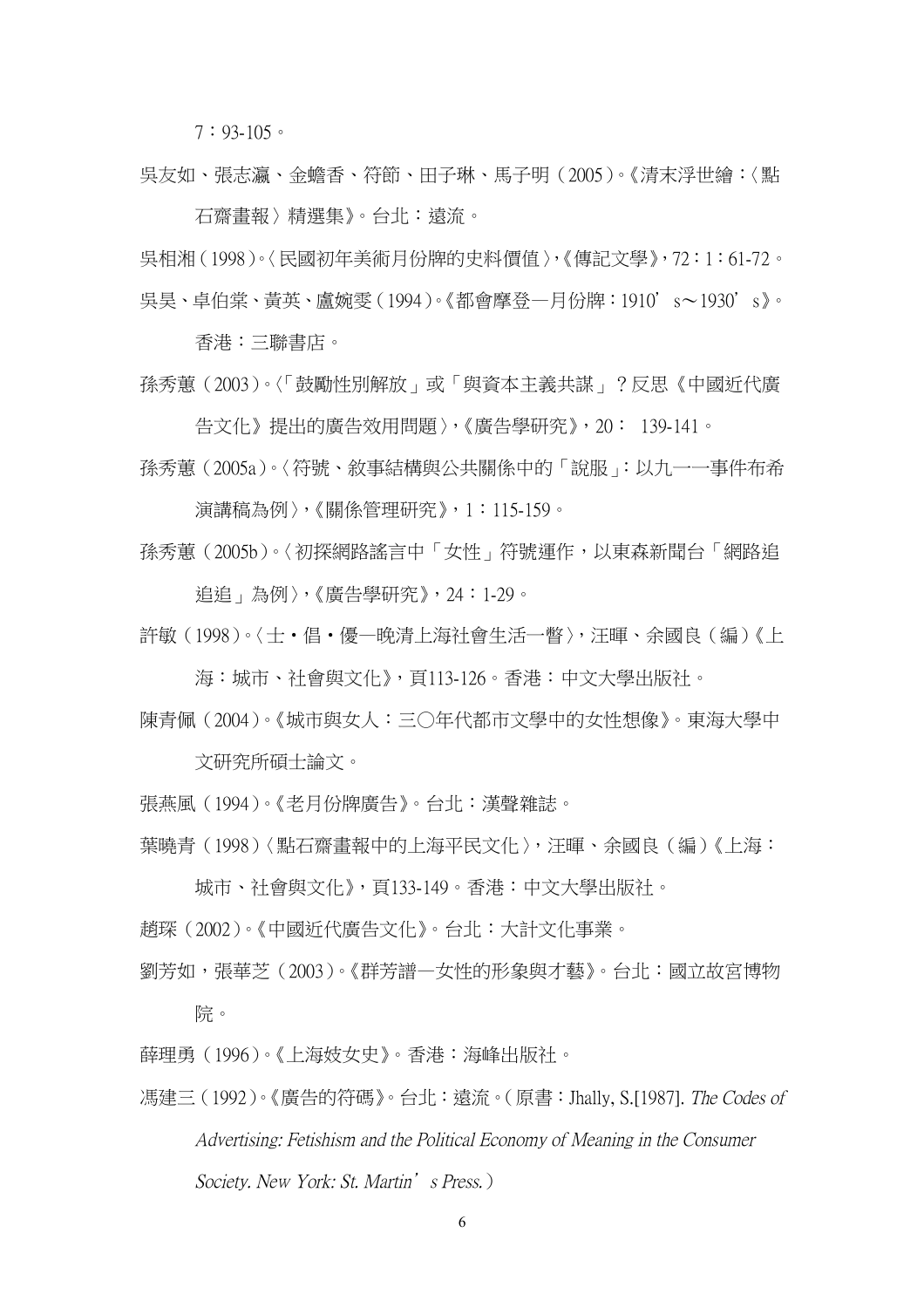韓敏中、盛寧(2005)。《危險的逸樂:二十世紀上海的娼妓與現代性》。台北: 時英 。 (原書: Hershatter, G. [1997]. Dangerous Pleasures: Prostitution and Modernity in Twentieth-Cantury Shangshai.. CA: The Regents of the University of California.

Barthes Roland (1972). *Mythologies*. New York: Hill and Wang.

Barthes, Roland (1977). *Image-Music-Text*. New: Hill and Wang.

- Beasley, Ron and Marcel Danesi (2002). Persuasive Signs: The Semiotics of Advertising. Berlin, Mouton de Gruyter.
- Browne, Beverly A. (1998). Gender stereotypes in advertising on children's television in the 1990's: A cross-national analysis. *Journal of Advertising*, 27, 1, 83-96.
- Buker, Eloise A. (1996). Sex, sign and symbol: Politics and feminist semiotics. Women and Politics, 16, 1,31.
- Carani, Marie (1988). Sémiotique de la perspective picturale. In Protée, 16:1-2: 171-181.

Eco, Umberto (1976). A theory of semiotics. Bloomington: Indiana University Press.

Eco, Umberto (1977). The influence of Roman Jakobson on the development of semiotics. In D. Armstron and C.H. Van Schooneveld (Eds.). Roman Jakobson. Echoes of his scholarship. Lisse: Peter de Ridder Press: 39-58.

Floch, Jean-Marie (1984). Petites mythologies de l'œil et l'esprit. Paris: Hadès

Floch, Jean-Marie (1986a). Les formes de l'empreinte. Périgueux: Pierre Fanlac.

- Floch, Jean-Marie (1986b). entries. In A. J. Greimas and Hrsg J. Courtès (Eds). Sémiotique. Dictionnaire raisonn<sup>é</sup> de la théorie du langage. Tome II. Paris: Hachette.
- Forceville, Charles (1996). Pictorial Metaphor in Advertising. London and New York: Routledged.

Fowles, Jib (1996). Advertising and Popular Culture. Thousand Oaks, CA: Sage.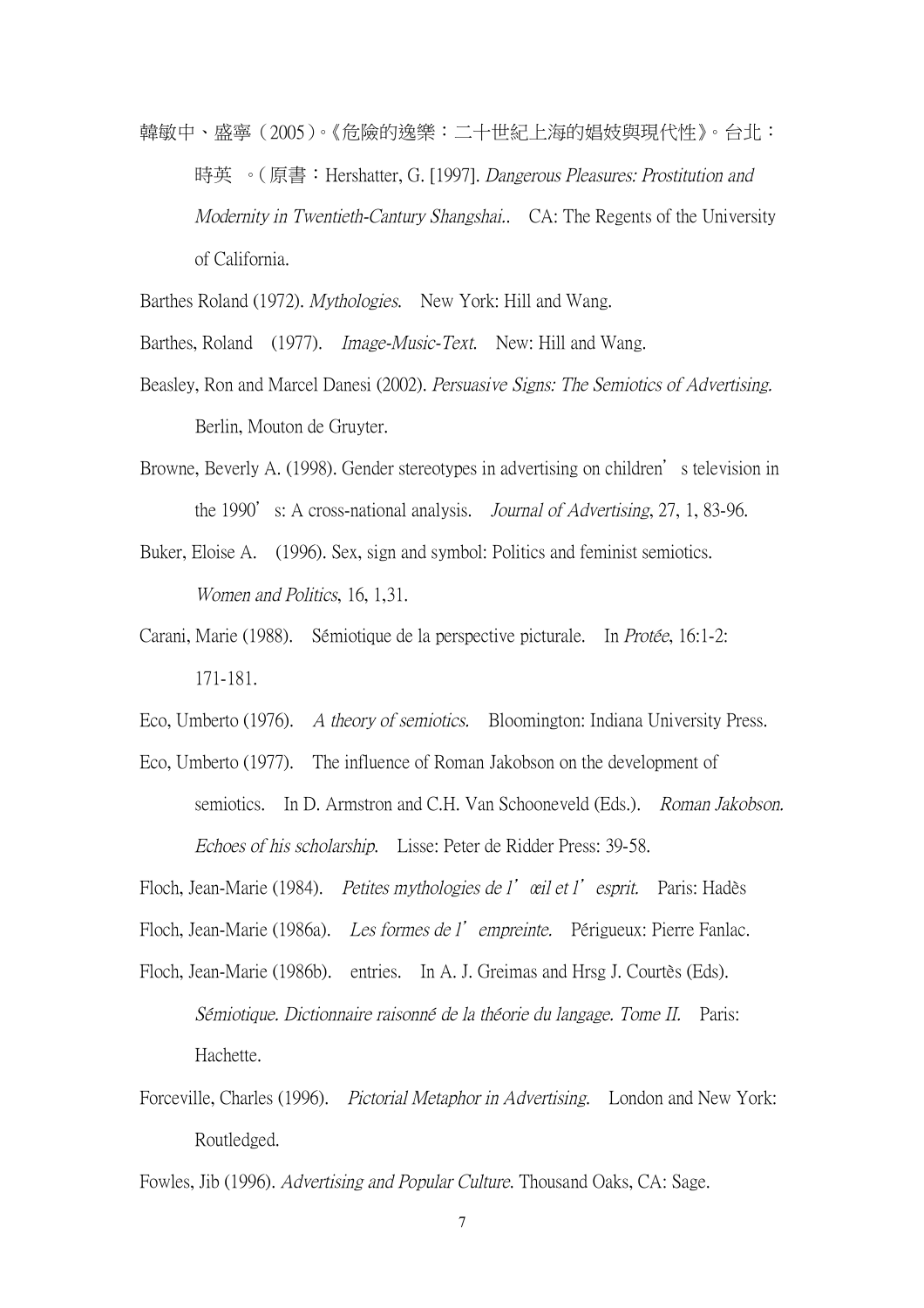Genette, G. (1972). Narrative discourse. Trans. J. E. Lewin. New York: Cornell University Press.

Goffman, Ervin (1979). Gender Advertisements. New York: Harper and Row.

- Gorman, Francis E. (2005). Advertising images of females in Seventeen: positions of power or powerless positions? Media Report to Women, 33, 1, 13-20.
- Group  $\mu$  (1979). Iconique et plastique: sur un fondement de la rhétorique visuelle. In Revue d'ésthétique. 1-2: 173-192.
- Group  $\mu$  (1992). Traité du signe visuel. Pour une rhétorique de l'image. Paris: Seuil.
- Jakobson, R. (1971). Closing statement: Linguistics and poetics. In T. A. Sebeok (Ed.) Style in language (pp. 350-377). Cambridge: MIT Press.
- Kodama, Tomiko (1991). Rhetoric of the image of women in Japanese television advertisement: A semiotic analysis. Australian Journal of Communication, 18, 2, 42-65.
- Levi-Strauss, C. (1963). Structural anthropology. Claire Jacobson & Brooke Crundfest Schoepf (Trans.). New York: Basic Books.
- Lindekens, Réne (1971). Eléments por une sémiotique de la photographie. Paris and Bruxelles: Didier.
- Lindekens, Réne (1976). Eléments de sémiotique visuelle. Paris: Klincksieck.
- O'Toole, Michael (1994). The language of displayed art. London: Leicester University Press.
- Page, Janis Teruggi (2005). The perfect host: indexical images of the female body as persuasive strategy in House Beautiful. Media Report to Women, 33, 3, 14-20.
- Rakow, Lena F. (1992). "Don't hate me because I'm beautiful": Feminist resistance to advertising's irresistible meanings. The Southern Communication Journal, 57, 2, 132-142.